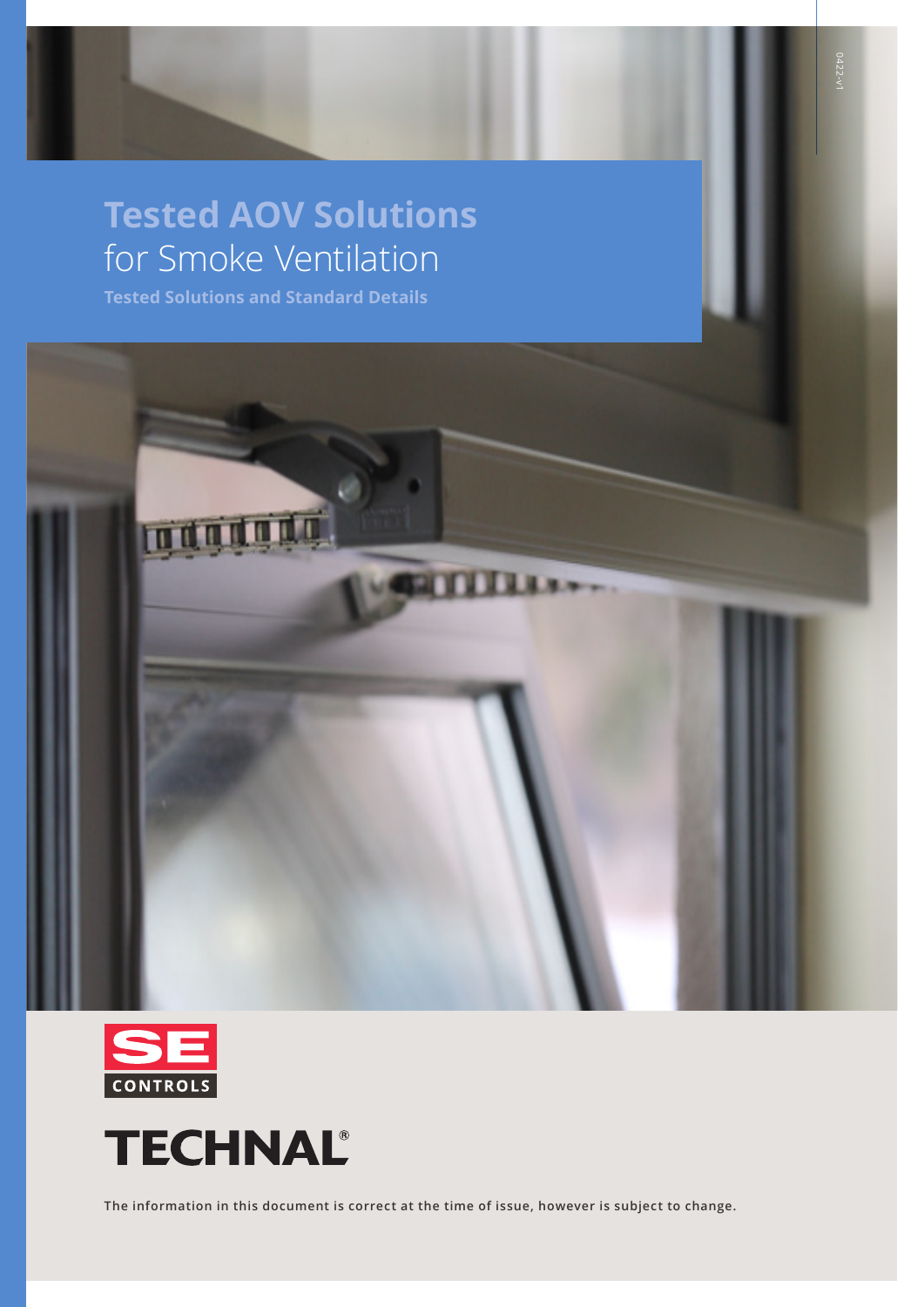# **Tested AOV Solutions TECHNAL®**





Technal and SE Controls have collaborated together to provide the fabricator network with a compliant NSHEV AOV to meet the requirements of EN12101-2:2003

The Construction market cannot accept the use of a standard window and 'off the shelf' actuator as an AOV as both must be tested together and manufactured under a System 1 Factory Production Control process to comply. Uilising this tested solution and process detailed below will remove risk from the fabricator of non-compliance in life safety systems.

Compliance to EN12101-2:2003 for smoke vents is mandated by law in the Construction Products Regulation which has been in force since 2013.

The following process has been put in place to support you as a fabricator in placing that product onto the market compliantly

# **SE Controls Certification Process**

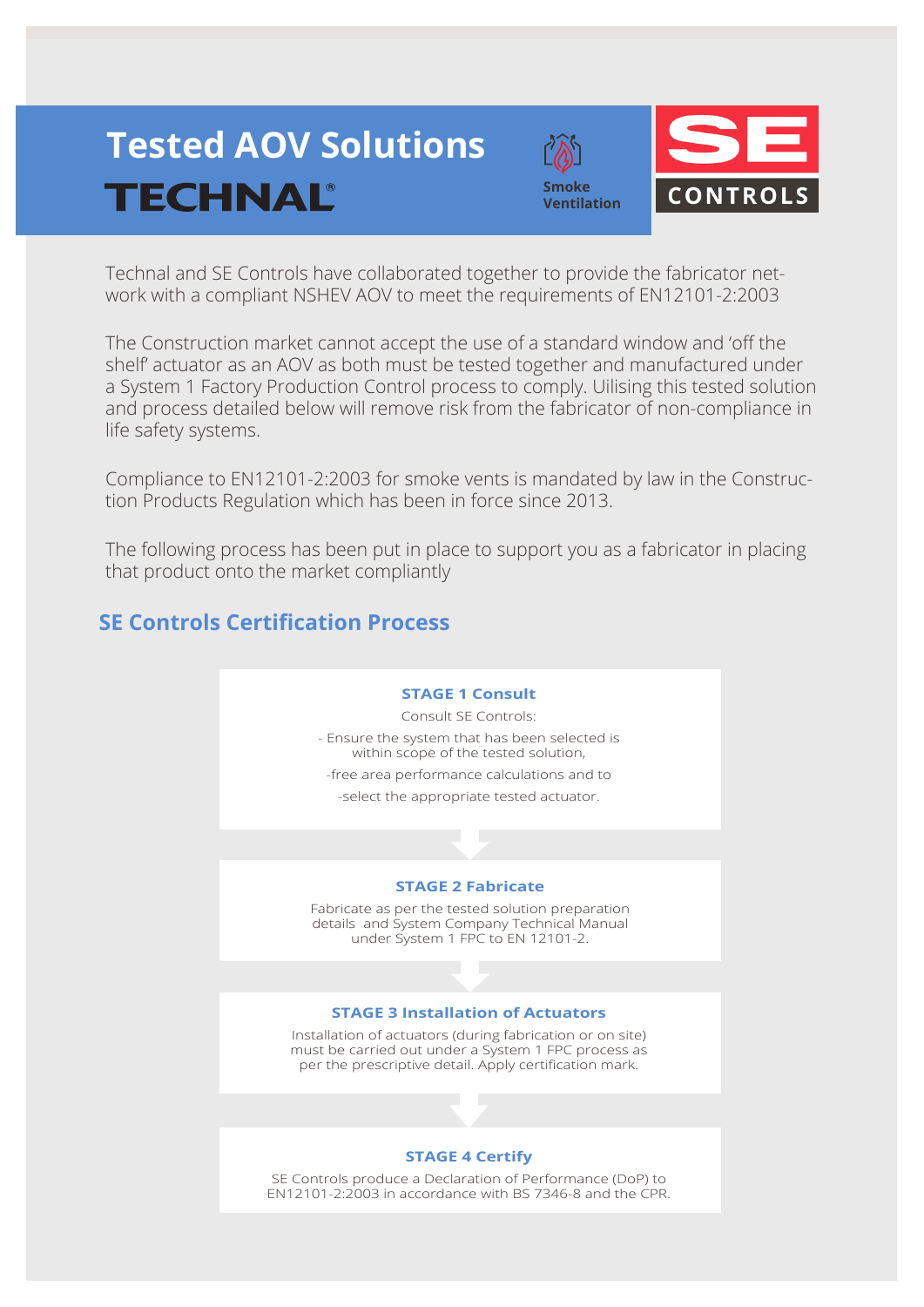

As detailed in the certification process the fabricator manufacturing the smoke vents must be audited under a System 1 Factory Production Control Process by a notified body. If you are not already audited and would like to speak to someone about the process please contact our facade technical team - facade.technical@secontrols.com

Alternatively, click here for our list of audited facade fabricators who can manufacture for you.

# **Typical AOV Applications**





| Project<br>Block A, High Street, Town<br>SF Ref<br>SOR010000<br><b>NTROLS</b><br>Name:<br>Unique Identification Code of Product Type:<br>NSHEV comprising SE Controls SECO NI 24 40 Chain Actuator and the System Company, Profile vertical vent<br>Manufacturing Date Code and Serial Number:<br>As appears on product.<br>Intended Use:<br>Natural smoke and heat exhaust ventilator for smoke and heat control in construction works.<br>Name of Manufacturer:<br>SE Controls. Wellington Crescent. Fradley Park. Lichfield. Staffs. UK. WS13 8RZ<br>Tel: +44 (0)1543 443060. Web: www.secontrols.com<br>Authorised Representatives:<br>Not applicable<br>System of Assessment and verification of constancy of performance:<br>System 1<br>Harmonised Standard covered by Construction Products Regulation:<br>EN 12101-2:2003 Smoke and Heat Control Systems<br>-Specification for Natural Smoke and Heat Exhaust Ventilators.<br>Notified Body:<br>IFC International Certification Ltd., Princes Risborough, HP27 9AH. UK<br>Notified body number: 1720<br>Performed the initial inspection of the manufacturing plant and of factory production control (FPC), and the<br>continuous surveillance, assessment and evaluation of FPC, and issued the certificate of constancy of<br>performance. Certificate ref 1720-CPR-0001A<br><b>Essential Characteristics:</b><br>Declared performance<br>EN12101-2:2003<br>Nominal Activation Conditions<br>24y DC<br>4.1/4.2<br>Response Delay<br><file<br>7.1.2<br/>Re 1000 / WL1500<br/>Operational Reliability<br/>7.1/ 7.4 (Annex C/F)<br/>Effectiveness of Smoke/ hot gas extraction<br/><math>C_{y0}</math>: 0.35 to 0.61<br/>6 (Annex B)<br/>Co: 0.35 to 0.61<br/>Aerodynamic Free Area<br/>6 (Annex B)<br/>Performance Criteria under Fire Conditions<br/>B300<br/>7.5 (Annex G)<br/>B300<br/>Fire Resistance -Mechanical stability<br/>7.5 (Annex G)<br/>Ability to open under Environmental Conditions<br/>T (00)<br/>7.2/ 7.3 (Annex D/E)<br/>Reaction to Fire<br/>A1<br/>7.5.2.1</file<br> | 1<br>$\overline{z}$<br>$\overline{\mathbf{a}}$<br>a<br>r.<br>6<br>7<br>$\overline{\mathbf{a}}$ |       |  |  |         |  |  |  |  |  |  |
|------------------------------------------------------------------------------------------------------------------------------------------------------------------------------------------------------------------------------------------------------------------------------------------------------------------------------------------------------------------------------------------------------------------------------------------------------------------------------------------------------------------------------------------------------------------------------------------------------------------------------------------------------------------------------------------------------------------------------------------------------------------------------------------------------------------------------------------------------------------------------------------------------------------------------------------------------------------------------------------------------------------------------------------------------------------------------------------------------------------------------------------------------------------------------------------------------------------------------------------------------------------------------------------------------------------------------------------------------------------------------------------------------------------------------------------------------------------------------------------------------------------------------------------------------------------------------------------------------------------------------------------------------------------------------------------------------------------------------------------------------------------------------------------------------------------------------------------------------------------------------------------------------------------------------------------------------------------------------------------------------------------------------------------------------|------------------------------------------------------------------------------------------------|-------|--|--|---------|--|--|--|--|--|--|
|                                                                                                                                                                                                                                                                                                                                                                                                                                                                                                                                                                                                                                                                                                                                                                                                                                                                                                                                                                                                                                                                                                                                                                                                                                                                                                                                                                                                                                                                                                                                                                                                                                                                                                                                                                                                                                                                                                                                                                                                                                                      |                                                                                                |       |  |  |         |  |  |  |  |  |  |
|                                                                                                                                                                                                                                                                                                                                                                                                                                                                                                                                                                                                                                                                                                                                                                                                                                                                                                                                                                                                                                                                                                                                                                                                                                                                                                                                                                                                                                                                                                                                                                                                                                                                                                                                                                                                                                                                                                                                                                                                                                                      |                                                                                                |       |  |  |         |  |  |  |  |  |  |
|                                                                                                                                                                                                                                                                                                                                                                                                                                                                                                                                                                                                                                                                                                                                                                                                                                                                                                                                                                                                                                                                                                                                                                                                                                                                                                                                                                                                                                                                                                                                                                                                                                                                                                                                                                                                                                                                                                                                                                                                                                                      |                                                                                                |       |  |  |         |  |  |  |  |  |  |
|                                                                                                                                                                                                                                                                                                                                                                                                                                                                                                                                                                                                                                                                                                                                                                                                                                                                                                                                                                                                                                                                                                                                                                                                                                                                                                                                                                                                                                                                                                                                                                                                                                                                                                                                                                                                                                                                                                                                                                                                                                                      |                                                                                                |       |  |  |         |  |  |  |  |  |  |
|                                                                                                                                                                                                                                                                                                                                                                                                                                                                                                                                                                                                                                                                                                                                                                                                                                                                                                                                                                                                                                                                                                                                                                                                                                                                                                                                                                                                                                                                                                                                                                                                                                                                                                                                                                                                                                                                                                                                                                                                                                                      |                                                                                                |       |  |  |         |  |  |  |  |  |  |
|                                                                                                                                                                                                                                                                                                                                                                                                                                                                                                                                                                                                                                                                                                                                                                                                                                                                                                                                                                                                                                                                                                                                                                                                                                                                                                                                                                                                                                                                                                                                                                                                                                                                                                                                                                                                                                                                                                                                                                                                                                                      |                                                                                                |       |  |  |         |  |  |  |  |  |  |
|                                                                                                                                                                                                                                                                                                                                                                                                                                                                                                                                                                                                                                                                                                                                                                                                                                                                                                                                                                                                                                                                                                                                                                                                                                                                                                                                                                                                                                                                                                                                                                                                                                                                                                                                                                                                                                                                                                                                                                                                                                                      |                                                                                                |       |  |  |         |  |  |  |  |  |  |
|                                                                                                                                                                                                                                                                                                                                                                                                                                                                                                                                                                                                                                                                                                                                                                                                                                                                                                                                                                                                                                                                                                                                                                                                                                                                                                                                                                                                                                                                                                                                                                                                                                                                                                                                                                                                                                                                                                                                                                                                                                                      |                                                                                                |       |  |  |         |  |  |  |  |  |  |
|                                                                                                                                                                                                                                                                                                                                                                                                                                                                                                                                                                                                                                                                                                                                                                                                                                                                                                                                                                                                                                                                                                                                                                                                                                                                                                                                                                                                                                                                                                                                                                                                                                                                                                                                                                                                                                                                                                                                                                                                                                                      |                                                                                                |       |  |  |         |  |  |  |  |  |  |
|                                                                                                                                                                                                                                                                                                                                                                                                                                                                                                                                                                                                                                                                                                                                                                                                                                                                                                                                                                                                                                                                                                                                                                                                                                                                                                                                                                                                                                                                                                                                                                                                                                                                                                                                                                                                                                                                                                                                                                                                                                                      |                                                                                                |       |  |  |         |  |  |  |  |  |  |
|                                                                                                                                                                                                                                                                                                                                                                                                                                                                                                                                                                                                                                                                                                                                                                                                                                                                                                                                                                                                                                                                                                                                                                                                                                                                                                                                                                                                                                                                                                                                                                                                                                                                                                                                                                                                                                                                                                                                                                                                                                                      |                                                                                                |       |  |  |         |  |  |  |  |  |  |
|                                                                                                                                                                                                                                                                                                                                                                                                                                                                                                                                                                                                                                                                                                                                                                                                                                                                                                                                                                                                                                                                                                                                                                                                                                                                                                                                                                                                                                                                                                                                                                                                                                                                                                                                                                                                                                                                                                                                                                                                                                                      |                                                                                                |       |  |  |         |  |  |  |  |  |  |
|                                                                                                                                                                                                                                                                                                                                                                                                                                                                                                                                                                                                                                                                                                                                                                                                                                                                                                                                                                                                                                                                                                                                                                                                                                                                                                                                                                                                                                                                                                                                                                                                                                                                                                                                                                                                                                                                                                                                                                                                                                                      |                                                                                                |       |  |  |         |  |  |  |  |  |  |
|                                                                                                                                                                                                                                                                                                                                                                                                                                                                                                                                                                                                                                                                                                                                                                                                                                                                                                                                                                                                                                                                                                                                                                                                                                                                                                                                                                                                                                                                                                                                                                                                                                                                                                                                                                                                                                                                                                                                                                                                                                                      |                                                                                                |       |  |  |         |  |  |  |  |  |  |
|                                                                                                                                                                                                                                                                                                                                                                                                                                                                                                                                                                                                                                                                                                                                                                                                                                                                                                                                                                                                                                                                                                                                                                                                                                                                                                                                                                                                                                                                                                                                                                                                                                                                                                                                                                                                                                                                                                                                                                                                                                                      |                                                                                                |       |  |  |         |  |  |  |  |  |  |
|                                                                                                                                                                                                                                                                                                                                                                                                                                                                                                                                                                                                                                                                                                                                                                                                                                                                                                                                                                                                                                                                                                                                                                                                                                                                                                                                                                                                                                                                                                                                                                                                                                                                                                                                                                                                                                                                                                                                                                                                                                                      |                                                                                                |       |  |  |         |  |  |  |  |  |  |
|                                                                                                                                                                                                                                                                                                                                                                                                                                                                                                                                                                                                                                                                                                                                                                                                                                                                                                                                                                                                                                                                                                                                                                                                                                                                                                                                                                                                                                                                                                                                                                                                                                                                                                                                                                                                                                                                                                                                                                                                                                                      |                                                                                                |       |  |  |         |  |  |  |  |  |  |
|                                                                                                                                                                                                                                                                                                                                                                                                                                                                                                                                                                                                                                                                                                                                                                                                                                                                                                                                                                                                                                                                                                                                                                                                                                                                                                                                                                                                                                                                                                                                                                                                                                                                                                                                                                                                                                                                                                                                                                                                                                                      |                                                                                                |       |  |  |         |  |  |  |  |  |  |
|                                                                                                                                                                                                                                                                                                                                                                                                                                                                                                                                                                                                                                                                                                                                                                                                                                                                                                                                                                                                                                                                                                                                                                                                                                                                                                                                                                                                                                                                                                                                                                                                                                                                                                                                                                                                                                                                                                                                                                                                                                                      |                                                                                                |       |  |  |         |  |  |  |  |  |  |
|                                                                                                                                                                                                                                                                                                                                                                                                                                                                                                                                                                                                                                                                                                                                                                                                                                                                                                                                                                                                                                                                                                                                                                                                                                                                                                                                                                                                                                                                                                                                                                                                                                                                                                                                                                                                                                                                                                                                                                                                                                                      |                                                                                                |       |  |  |         |  |  |  |  |  |  |
|                                                                                                                                                                                                                                                                                                                                                                                                                                                                                                                                                                                                                                                                                                                                                                                                                                                                                                                                                                                                                                                                                                                                                                                                                                                                                                                                                                                                                                                                                                                                                                                                                                                                                                                                                                                                                                                                                                                                                                                                                                                      |                                                                                                |       |  |  |         |  |  |  |  |  |  |
|                                                                                                                                                                                                                                                                                                                                                                                                                                                                                                                                                                                                                                                                                                                                                                                                                                                                                                                                                                                                                                                                                                                                                                                                                                                                                                                                                                                                                                                                                                                                                                                                                                                                                                                                                                                                                                                                                                                                                                                                                                                      |                                                                                                |       |  |  |         |  |  |  |  |  |  |
|                                                                                                                                                                                                                                                                                                                                                                                                                                                                                                                                                                                                                                                                                                                                                                                                                                                                                                                                                                                                                                                                                                                                                                                                                                                                                                                                                                                                                                                                                                                                                                                                                                                                                                                                                                                                                                                                                                                                                                                                                                                      |                                                                                                |       |  |  |         |  |  |  |  |  |  |
|                                                                                                                                                                                                                                                                                                                                                                                                                                                                                                                                                                                                                                                                                                                                                                                                                                                                                                                                                                                                                                                                                                                                                                                                                                                                                                                                                                                                                                                                                                                                                                                                                                                                                                                                                                                                                                                                                                                                                                                                                                                      | R                                                                                              |       |  |  |         |  |  |  |  |  |  |
|                                                                                                                                                                                                                                                                                                                                                                                                                                                                                                                                                                                                                                                                                                                                                                                                                                                                                                                                                                                                                                                                                                                                                                                                                                                                                                                                                                                                                                                                                                                                                                                                                                                                                                                                                                                                                                                                                                                                                                                                                                                      |                                                                                                |       |  |  |         |  |  |  |  |  |  |
|                                                                                                                                                                                                                                                                                                                                                                                                                                                                                                                                                                                                                                                                                                                                                                                                                                                                                                                                                                                                                                                                                                                                                                                                                                                                                                                                                                                                                                                                                                                                                                                                                                                                                                                                                                                                                                                                                                                                                                                                                                                      |                                                                                                |       |  |  |         |  |  |  |  |  |  |
|                                                                                                                                                                                                                                                                                                                                                                                                                                                                                                                                                                                                                                                                                                                                                                                                                                                                                                                                                                                                                                                                                                                                                                                                                                                                                                                                                                                                                                                                                                                                                                                                                                                                                                                                                                                                                                                                                                                                                                                                                                                      |                                                                                                |       |  |  |         |  |  |  |  |  |  |
|                                                                                                                                                                                                                                                                                                                                                                                                                                                                                                                                                                                                                                                                                                                                                                                                                                                                                                                                                                                                                                                                                                                                                                                                                                                                                                                                                                                                                                                                                                                                                                                                                                                                                                                                                                                                                                                                                                                                                                                                                                                      |                                                                                                |       |  |  |         |  |  |  |  |  |  |
|                                                                                                                                                                                                                                                                                                                                                                                                                                                                                                                                                                                                                                                                                                                                                                                                                                                                                                                                                                                                                                                                                                                                                                                                                                                                                                                                                                                                                                                                                                                                                                                                                                                                                                                                                                                                                                                                                                                                                                                                                                                      |                                                                                                |       |  |  |         |  |  |  |  |  |  |
|                                                                                                                                                                                                                                                                                                                                                                                                                                                                                                                                                                                                                                                                                                                                                                                                                                                                                                                                                                                                                                                                                                                                                                                                                                                                                                                                                                                                                                                                                                                                                                                                                                                                                                                                                                                                                                                                                                                                                                                                                                                      |                                                                                                |       |  |  |         |  |  |  |  |  |  |
|                                                                                                                                                                                                                                                                                                                                                                                                                                                                                                                                                                                                                                                                                                                                                                                                                                                                                                                                                                                                                                                                                                                                                                                                                                                                                                                                                                                                                                                                                                                                                                                                                                                                                                                                                                                                                                                                                                                                                                                                                                                      |                                                                                                |       |  |  |         |  |  |  |  |  |  |
|                                                                                                                                                                                                                                                                                                                                                                                                                                                                                                                                                                                                                                                                                                                                                                                                                                                                                                                                                                                                                                                                                                                                                                                                                                                                                                                                                                                                                                                                                                                                                                                                                                                                                                                                                                                                                                                                                                                                                                                                                                                      |                                                                                                |       |  |  |         |  |  |  |  |  |  |
|                                                                                                                                                                                                                                                                                                                                                                                                                                                                                                                                                                                                                                                                                                                                                                                                                                                                                                                                                                                                                                                                                                                                                                                                                                                                                                                                                                                                                                                                                                                                                                                                                                                                                                                                                                                                                                                                                                                                                                                                                                                      |                                                                                                |       |  |  |         |  |  |  |  |  |  |
|                                                                                                                                                                                                                                                                                                                                                                                                                                                                                                                                                                                                                                                                                                                                                                                                                                                                                                                                                                                                                                                                                                                                                                                                                                                                                                                                                                                                                                                                                                                                                                                                                                                                                                                                                                                                                                                                                                                                                                                                                                                      |                                                                                                |       |  |  |         |  |  |  |  |  |  |
|                                                                                                                                                                                                                                                                                                                                                                                                                                                                                                                                                                                                                                                                                                                                                                                                                                                                                                                                                                                                                                                                                                                                                                                                                                                                                                                                                                                                                                                                                                                                                                                                                                                                                                                                                                                                                                                                                                                                                                                                                                                      |                                                                                                |       |  |  |         |  |  |  |  |  |  |
| The performance of the product identified in sections 1 and 2 above is in conformity with the declared                                                                                                                                                                                                                                                                                                                                                                                                                                                                                                                                                                                                                                                                                                                                                                                                                                                                                                                                                                                                                                                                                                                                                                                                                                                                                                                                                                                                                                                                                                                                                                                                                                                                                                                                                                                                                                                                                                                                               | 10                                                                                             |       |  |  |         |  |  |  |  |  |  |
|                                                                                                                                                                                                                                                                                                                                                                                                                                                                                                                                                                                                                                                                                                                                                                                                                                                                                                                                                                                                                                                                                                                                                                                                                                                                                                                                                                                                                                                                                                                                                                                                                                                                                                                                                                                                                                                                                                                                                                                                                                                      |                                                                                                |       |  |  |         |  |  |  |  |  |  |
| performance in section 9 above.                                                                                                                                                                                                                                                                                                                                                                                                                                                                                                                                                                                                                                                                                                                                                                                                                                                                                                                                                                                                                                                                                                                                                                                                                                                                                                                                                                                                                                                                                                                                                                                                                                                                                                                                                                                                                                                                                                                                                                                                                      |                                                                                                |       |  |  |         |  |  |  |  |  |  |
| The declaration of performance is issued under the sole responsibility of the manufacturer identified in section 4                                                                                                                                                                                                                                                                                                                                                                                                                                                                                                                                                                                                                                                                                                                                                                                                                                                                                                                                                                                                                                                                                                                                                                                                                                                                                                                                                                                                                                                                                                                                                                                                                                                                                                                                                                                                                                                                                                                                   |                                                                                                |       |  |  |         |  |  |  |  |  |  |
| above                                                                                                                                                                                                                                                                                                                                                                                                                                                                                                                                                                                                                                                                                                                                                                                                                                                                                                                                                                                                                                                                                                                                                                                                                                                                                                                                                                                                                                                                                                                                                                                                                                                                                                                                                                                                                                                                                                                                                                                                                                                |                                                                                                | Date: |  |  | Signed: |  |  |  |  |  |  |
| 15.09.21                                                                                                                                                                                                                                                                                                                                                                                                                                                                                                                                                                                                                                                                                                                                                                                                                                                                                                                                                                                                                                                                                                                                                                                                                                                                                                                                                                                                                                                                                                                                                                                                                                                                                                                                                                                                                                                                                                                                                                                                                                             |                                                                                                |       |  |  |         |  |  |  |  |  |  |
| Place of Issue:<br>Lichfield, UK<br>Martin Oates - Director of Global Sales                                                                                                                                                                                                                                                                                                                                                                                                                                                                                                                                                                                                                                                                                                                                                                                                                                                                                                                                                                                                                                                                                                                                                                                                                                                                                                                                                                                                                                                                                                                                                                                                                                                                                                                                                                                                                                                                                                                                                                          |                                                                                                |       |  |  |         |  |  |  |  |  |  |

**Proof of Compliance**<br>The Declaration of Performance (DoP) and the product certification mark are the ultimate proof of compliance which illustrates the vent profile and actuator have been tested together as a single solution to all declarable essential characteristics of EN12101-2:2003.

> The NSHEV is part of a life safety system and the DoP is required at project handover stage in accordance with the CPR and BS7346-8 code of practice.

> Ensure that you have this document as it will delay handover if not provided when requested.

UK UK (E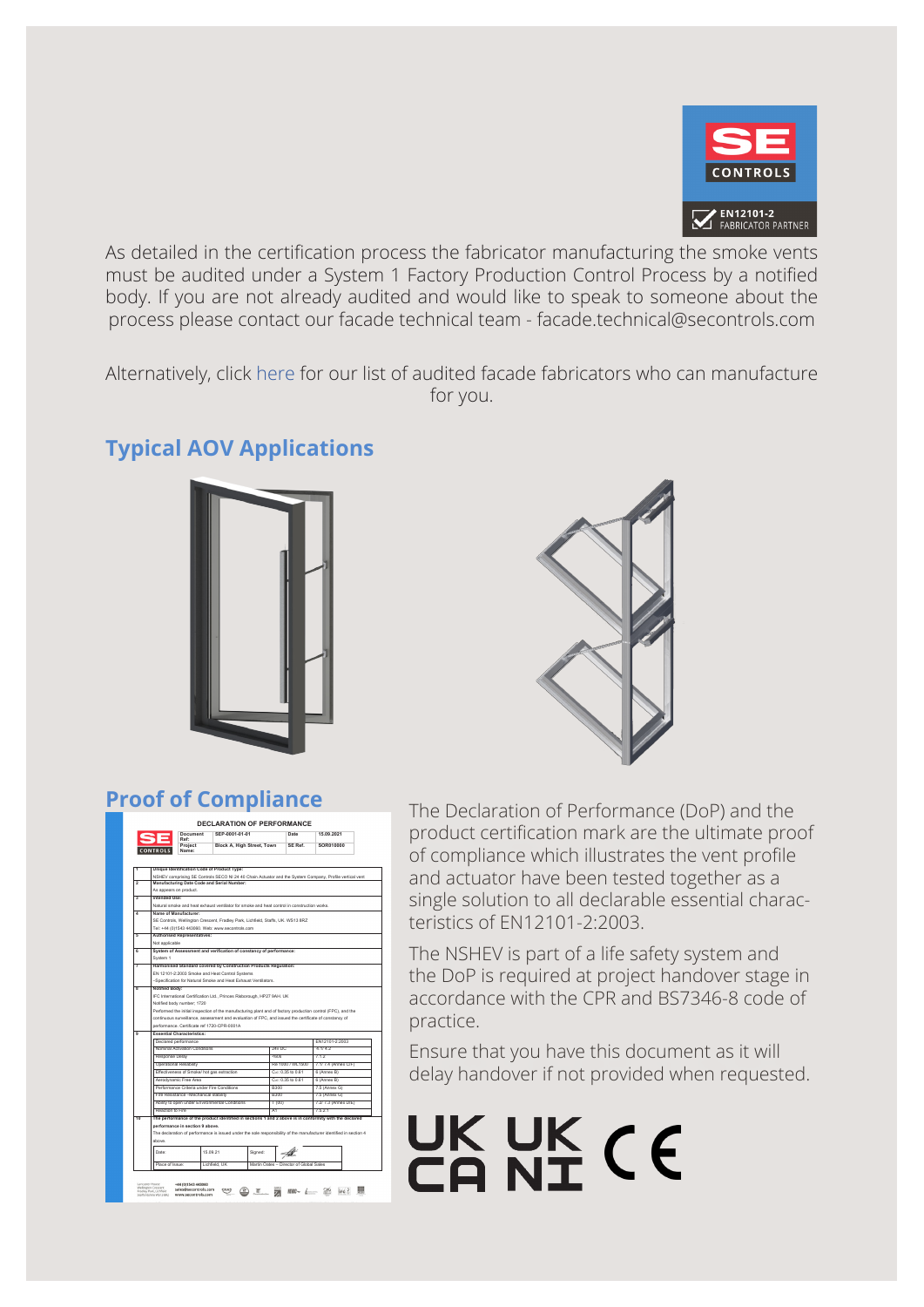# Technal FY65 EN12101-2 Tested Profiles and Parameters





| <b>FRAME REF NO.</b> | <b>OPENING VENT REF NO.</b> | <b>SERIES 40 BRACKET KIT NO.</b> |
|----------------------|-----------------------------|----------------------------------|
| FY1114               | <b>FY1208</b>               | AKS15901000                      |
| FY1115               | FY1208                      | AKS15901000                      |
| FY1110               | <b>FY1208</b>               | AKS15901000                      |
| FY1111               | FY1208                      | AKS15901000                      |
| FY1113               | FY1208                      | AKS15901000                      |
| FY1121               | <b>FY1208</b>               | AKS15901000                      |
| FY1117               | FY1208                      | AKS15901000                      |
| FY1301               | <b>FY1208</b>               | AKS15901000                      |
| FY1311               | <b>FY1208</b>               | AKS15901000                      |

#### **System Parameters**

| <b>ORIENTATION</b>                                  | <b>MAX SASH WIDTH</b> | <b>MAX SASH HEIGHT</b> | <b>MAX SASH WEIGHT</b> |
|-----------------------------------------------------|-----------------------|------------------------|------------------------|
| TOP HUNG OPEN OUT<br>ON FRICTION HINGE              | 1500MM                | 2200MM                 | 140 KG                 |
| SIDE HUNG OPEN OUT<br>ON FRICTION HINGE             | 750MM                 | 1500MM                 | 50K                    |
| TOP HUNG OPEN OUT<br>ON BUTT HINGE                  | 1600MM                | 1800MM                 | 80 KG                  |
| SIDE HUNG OPEN OUT<br>ON BUTT HINGE                 | 1200MM                | 2250MM                 | 100K                   |
| <b>BOTTOM HUNG OPEN</b><br><b>OUT ON BUTT HINGE</b> | 1600MM                | 800MM                  | 60KG                   |

Max Certifiable Weight = 120KG, Max Certifiable Permiter = 7.1 Metres

Butt hinges are the preferred hardware for AOV's. Please contact Technal's technical team for confirmation of suitable hardware













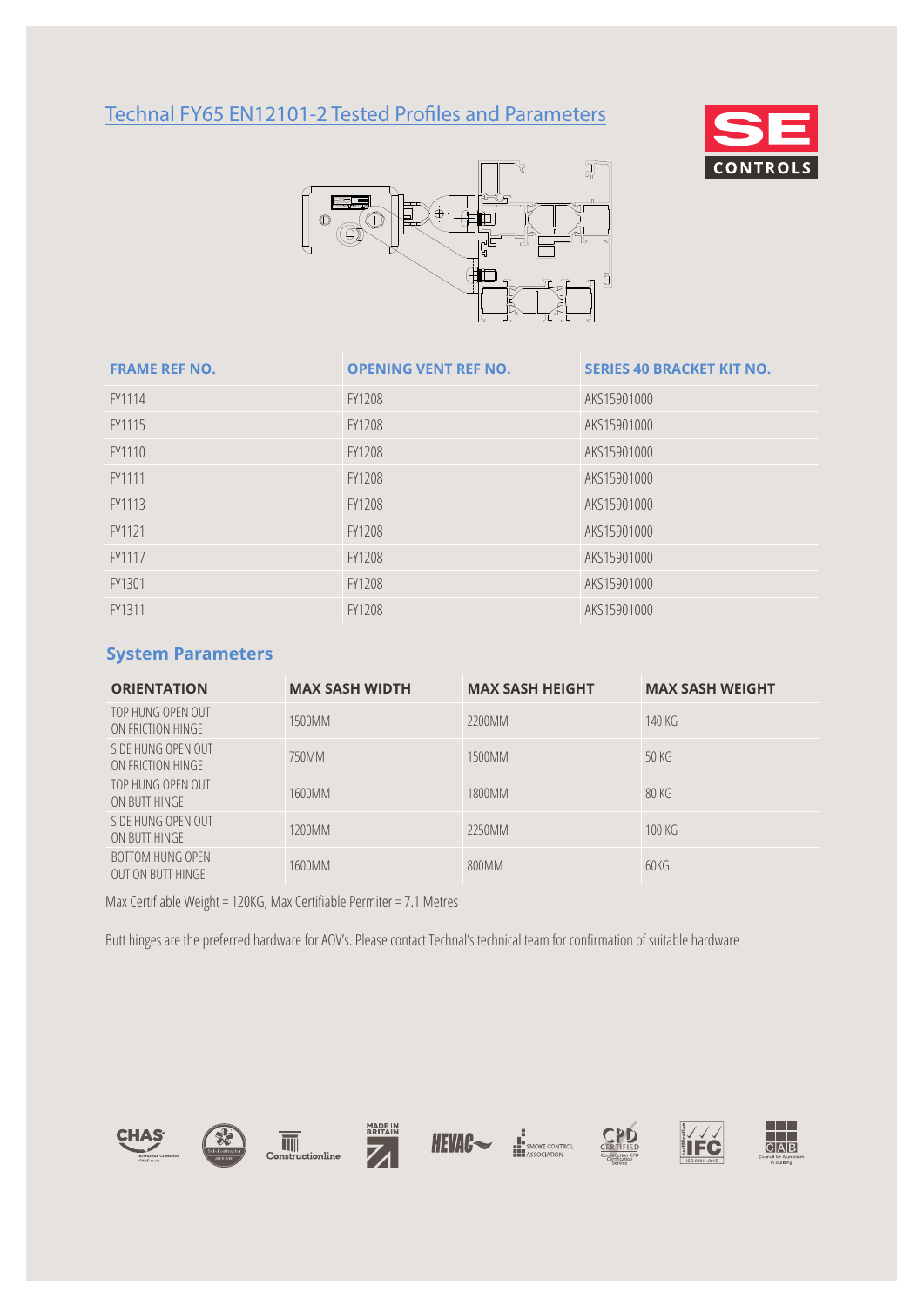# Technal DF 75SI EN12101-2 Tested Profiles and Parameters





### **FRAME REF NO. OPENING VENT REF NO. SERIES 40 BRACKET KIT NO.**

| <b>FRAME REF IVU.</b> | UPENING VENT REF NU. | SERIES 40 DRACRET RIT NU. |
|-----------------------|----------------------|---------------------------|
| DF1400                | DF1412               | AKS16150003               |
| DF1401                | DF1412 or DF1413     | AKS16150003               |
| DF1410                | DF1412 or DF1413     | AKS16150003               |
| DF1411                | DF1412 or DF1413     | AKS16150003               |
| DF1415                | DF1412 or DF1413     | AKS16150003               |
| DF1421                | DF1412 or DF1413     | AKS16150003               |
| DF1424                | DF1412 or DF1413     | AKS16150003               |
| DF1425                | DF1412 or DF1413     | AKS16150003               |
| DF1426                | DF1412 or DF1413     | AKS16150003               |
| DF1429                | DF1412 or DF1413     | AKS16150003               |
| DF1439                | DF1412 or DF1413     | AKS16150003               |
| DF1442                | DF1412 or DF1413     | AKS16150003               |
| DF1447                | DF1412 or DF1413     | AKS16150003               |
| DF1400                | DF1413               | AKS16150001               |
| DF1407                | DF1413               | AKS16150001               |
| DF1408                | DF1413               | AKS16150001               |
|                       |                      |                           |

#### **System Parameters**

| <b>SYSTEM NAME</b>                                           | <b>MAX SASH WIDTH</b> | <b>MAX SASH HEIGHT</b> | <b>MAX SASH WEIGHT</b> |
|--------------------------------------------------------------|-----------------------|------------------------|------------------------|
| STANDARD CASEMENT (DF1412)<br>TOP HUNG WITH FRICTION STAYS   | 1200MM                | 1340MM                 | 40K                    |
| STANDARD CASEMENT (DF1412)<br>SIDE HUNG WITH FRICTION STAYS  | 740MM                 | 1300MM                 | 24KG                   |
| HEAVY DUTY CASEMENT (DF1413)<br>TOP HUNG WITH BUTT HINGES    | 1600MM                | 1500MM                 | 60KG                   |
| HEAVY DUTY CASEMENT (DF1413)<br>SIDE HUNG WITH BUTT HINGES   | 884MM                 | 1829MM                 | 60KG                   |
| HEAVY DUTY CASEMENT (DF1413)<br>BOTTOM HUNG WITH BUTT HINGES | 1600MM                | 1500MM                 | 60KG                   |

Max Certifiable Weight = 60KG, Max Certifiable Permiter = 7.1 Metres

Butt hinges are the preferred hardware for AOV's. Please contact Technal's technical team for confirmation of suitable hardware